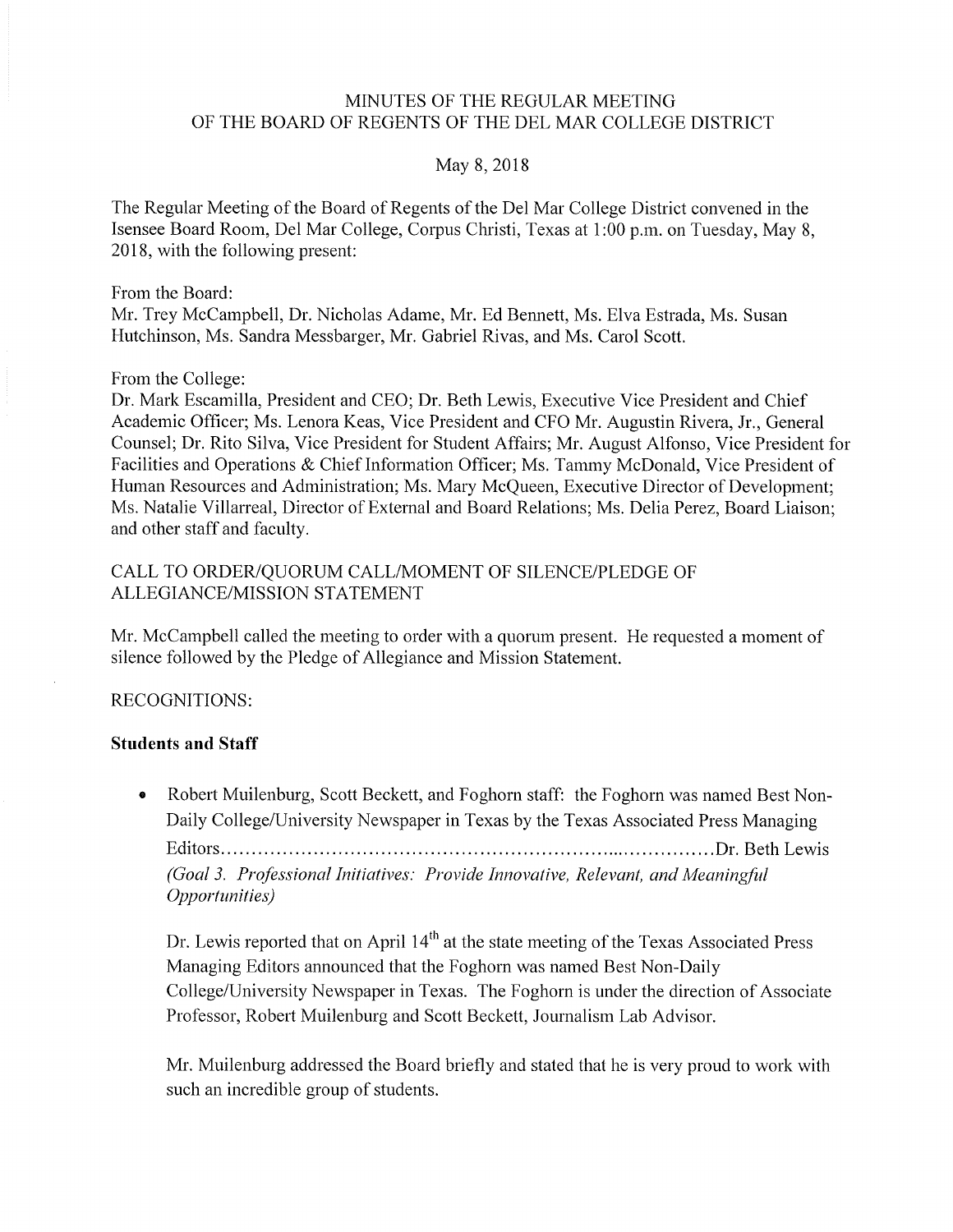• 2017-2018 Del Mar College Student Hall of Fame Recipients: Tara Lynn Clancy, Bobbie-Jonell Lopez, Danielle Reene Garza, Melinda Garza, Mark Young and John

Beauford ................................................................................ Dr. Rito Silva *(Goal 1. Student Learning Success: Ensure Exceptional Educational Opportunities for All Students)* 

Dr. Silva introduced the 2017-2018 Hall of Fame inductees. He congratulated them and read abbreviated bios of each student.

Mr. McCampbell congratulated and thanked the six students for all they represent on campus stating that it's incredible to hear their stories and knows they are just the tip of the iceberg of what happens at Del Mar College.

# STAFF REPORTS:

• Tax Abatement Overview and Update ....................................... Dr. Mark Escamilla *(Goal 7. Resources: Ensure Strong Financial and Operational Capacity)* 

Dr. Escamilla introduced Mike Culbertson, CFO of Corpus Christi Regional Economic Development Corporation.

Mr. Culbertson provided his background and his presentation included information on the following:

- o Entities that CCREDC conducts compliance reviews for;
- o Compliance procedures;
- o Tax abatement existing agreements for Del Mar College including the year, investment amount, and jobs: Ticona Polymers, voestalpine, EPIC Y-Grade, M&G, Castleton;
- o Numbers for each project, including year approved, estimated and actual investment, year construction began, production start, and taxes projected, estimated and actuals; and
- o M&G Resins update.

Mr. Culbertson responded to the Regents throughout his presentation. The Regents provided their input/comments of information they would like included in future presentations in addition to the compliance report.

Dr. Escamilla stated that he appreciates the feedback and they will fine-tune the information and bring it back to the Board in a couple of months.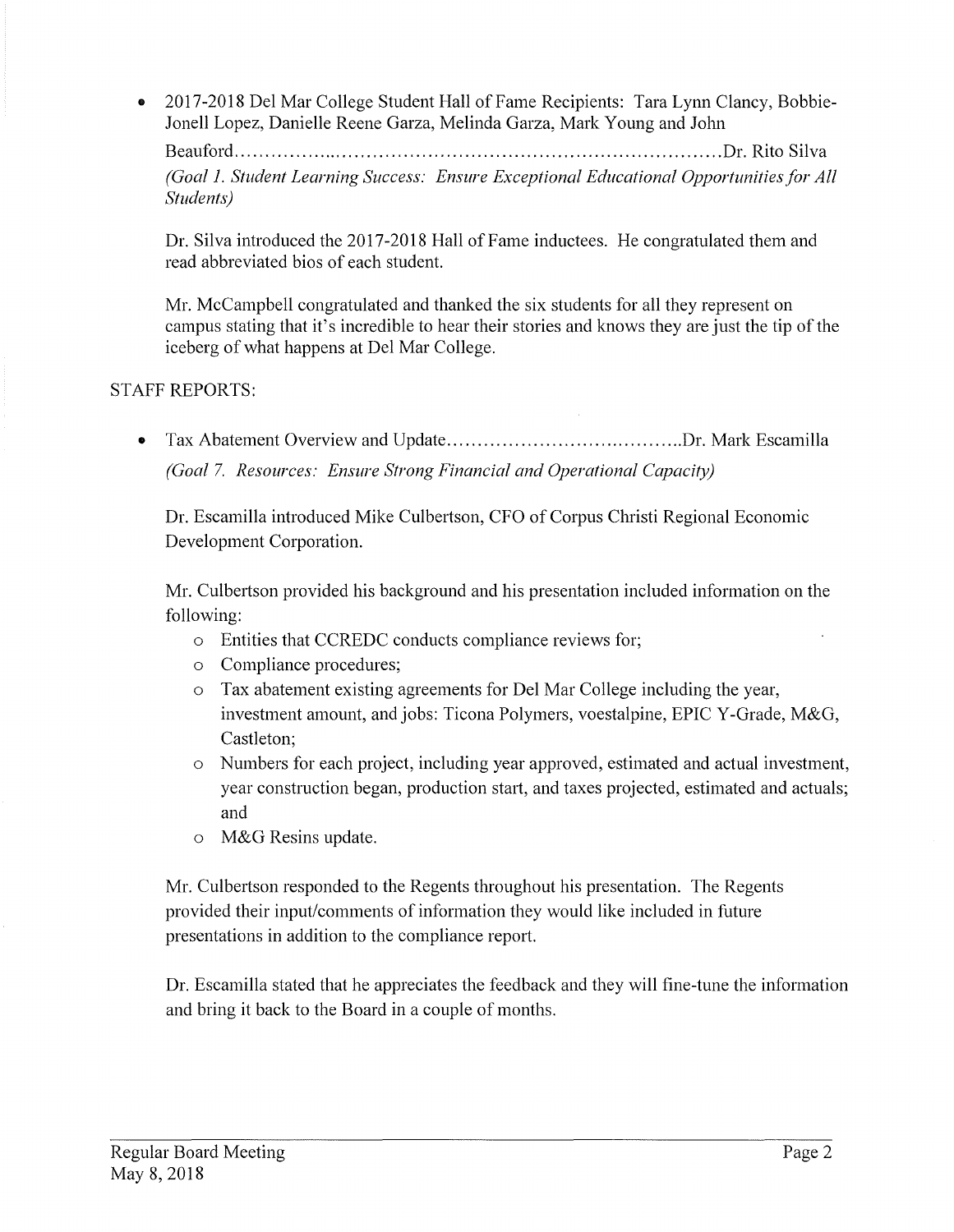• Contract Extension Notification for Estrada Hinojosa Investment Bankers

....................................................................................... Ms.Lenora Keas *(Goal* 7. *Resources: Ensure Strong flnancial and Operational Capacity)* 

Ms. Keas stated that this item is primarily an update notification. Last month Estrada Hinojosa was present in the Board meeting and the Board approved issuance of 2018A and 2018B bond issuances for the summer. As they roll forward their contract is coming up so they want to make that extension and that extension has been extended by letter from Dr. Escamilla. This contact is on the report that Tammy McDonald brings to the Board and today is a notification that their contract was extended for two years.

Ms. Keas responded to questions from the Regents.

• OSlsoft LLC Software Gift ................................................... Ms. Mary McQueen *(Goal 4. Technology: Utilize Technology to Enhance Academic and Institutional Services and Processes and Goal 6. Partnerships: Expand Opportunities for Mutually- Beneficial Alliances)* 

Ms. McQueen reported that last week the Foundation of Del Mar College was proud to announce a gift of over one million dollars by OSlsoft LLC Software. This software will be used by process technology, instrumentation, and a number of technical fields. This software allows the students the ability to analyze industrial operations by pulling information from multiple streams, and it comes to the College at a great time because there are now over 500 students in the process technology field.

# BOARD NOTIFICATIONS:

Revisions to "A" portion of Board Policy B6.28 Library Mission and Services ...... Dr. Beth Lewis

- ► A6.28.1 Basic Purpose and Process;
- ► A6.28.2 Priorities in Resource Orders;
- ► A6.28.3 Gifts;
- ► A6.28.4 Periodical Resources;
- ► A6.28.5 Weeding of Library Collection; and
- ► A6.28.6 Cooperative Institutional Relationships.

*(Goal 5. Advocacy: Advance the College Mission Through Effective Governance and Positioning)* 

Dr. Lewis stated that the revisions have been recommended by the Dean of Learning Resources and appropriate councils. The original policy is more about process and procedure and they want the policy to pertain to "policy". These changes were made to clean this policy up and this is a notification and requires no action from the Board.

COLLEGE PRESIDENT'S REPORT ................................................ Dr. Mark Escamilla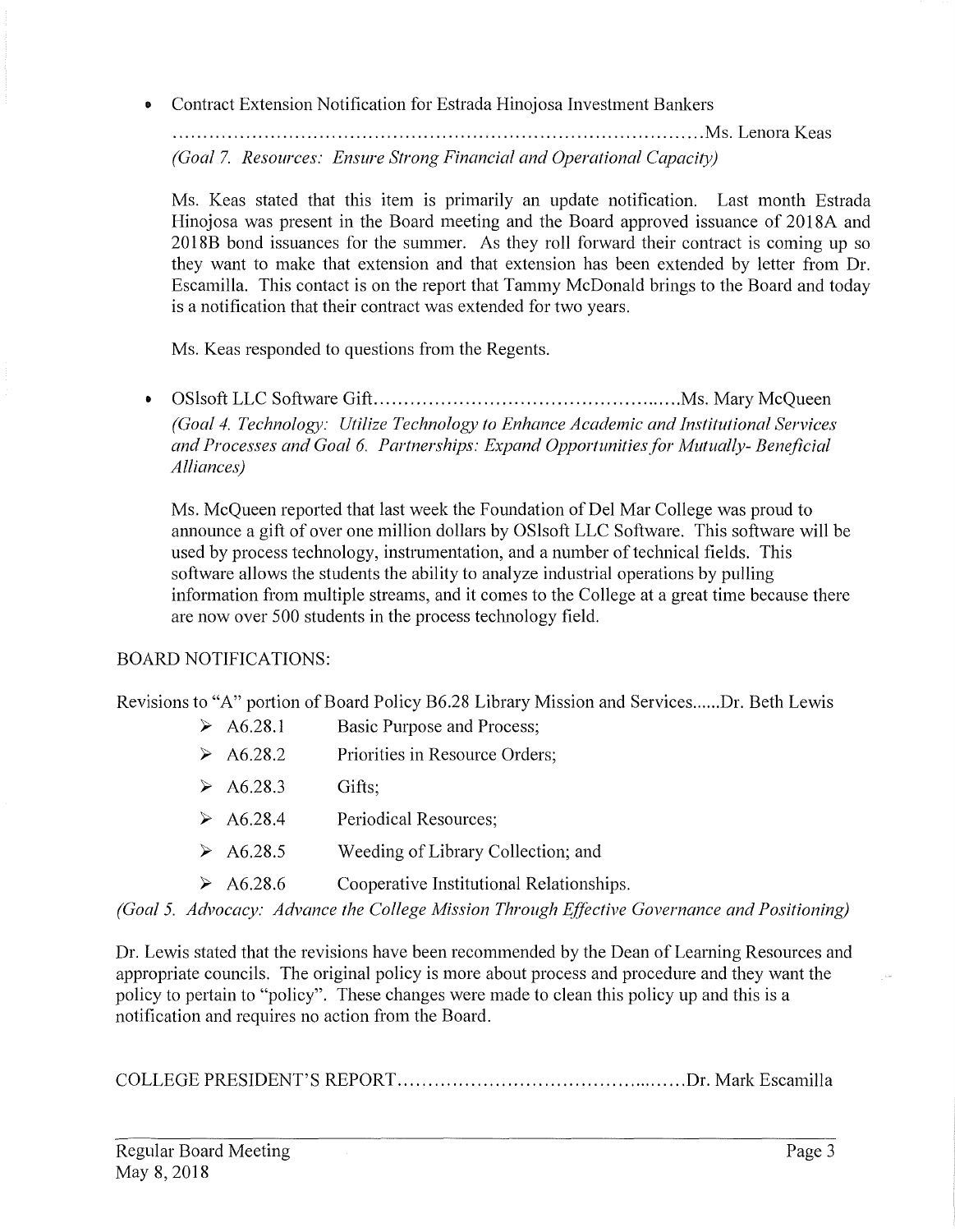• April 23, 2018: 60X30TX Meeting, Texas A&M International University, Laredo *(Goal 5. Advocacy: Advance the College Mission Through Effective Governance and Positioning)* 

Dr. Escamilla joined a team from the College and attended a regional meeting at Texas A&M University, Laredo to discuss the regional impact of 60X30TX. He thanked Texas A&M University in Laredo for hosting them. This summer they plan to get together again and add another layer of data and best practices.

April 25, 2018: TACC Quarterly Meeting *(Goal 6. Partnerships: Expand Opportunities for Mutually-Beneficial Alliances)* 

Dr. Escamilla attended the Texas Association of Community College's Quarterly Meeting on April 25th. They discussed the legislature as it's reamping up, and concluded with a rough draft of the legislative agenda for the next session. It is the earliest the Association has put an agenda together. It will be formalized and put together for a vote on June 1st at the CCATT meeting.

• April 26, 2018: DMC Students Participation in College Night at Rodeo Corpus Christi *(Goal 2. Student Access and Support Services: Maximize Affordable Access and Excellence in Student Services)* 

Dr. Escamilla stated he was proud to report that the Del Mar College students that participated in the calf scramble won that event. He thanked Natalie Villarreal for setting this event up.

• April 28-April 30, 2018: AACC Annual Convention, Dallas *(Goal 5. Advocacy: Advance the College Mission Through Effective Governance and Positioning)* 

Dr. Escamilla attended the national meeting of the American Association of Community Colleges on April 28th and 29th in Dallas. He participated as a guest in a Civitas presentation, along with Lone Star College District. He thanked Dr. Silva for providing the information and data to him. Also, Mary McQueen participated along with Tyler Junior College and College of the Mainland with a presentation on the College's Foundation and how that work has distinguished not only our institution but also the State of Texas in fundraising and leading those efforts. The presentation was well done and well attended.

• May 1, 2018: Meeting at Texas Capitol with Blue Cross Blue Shield and Employees Retirement System of Texas Officials *(Goal 5. Advocacy: Advance the College Mission Through Effective Governance and Positioning)* 

Dr. Escamilla attended a meeting at the Texas Capitol with Blue Cross Blue Shield and Employees Retirement System of Texas officials on May 1, 2018. They do not have the full outcome yet but they met with elected delegation, Chairman Hunter, Chairman Herrero,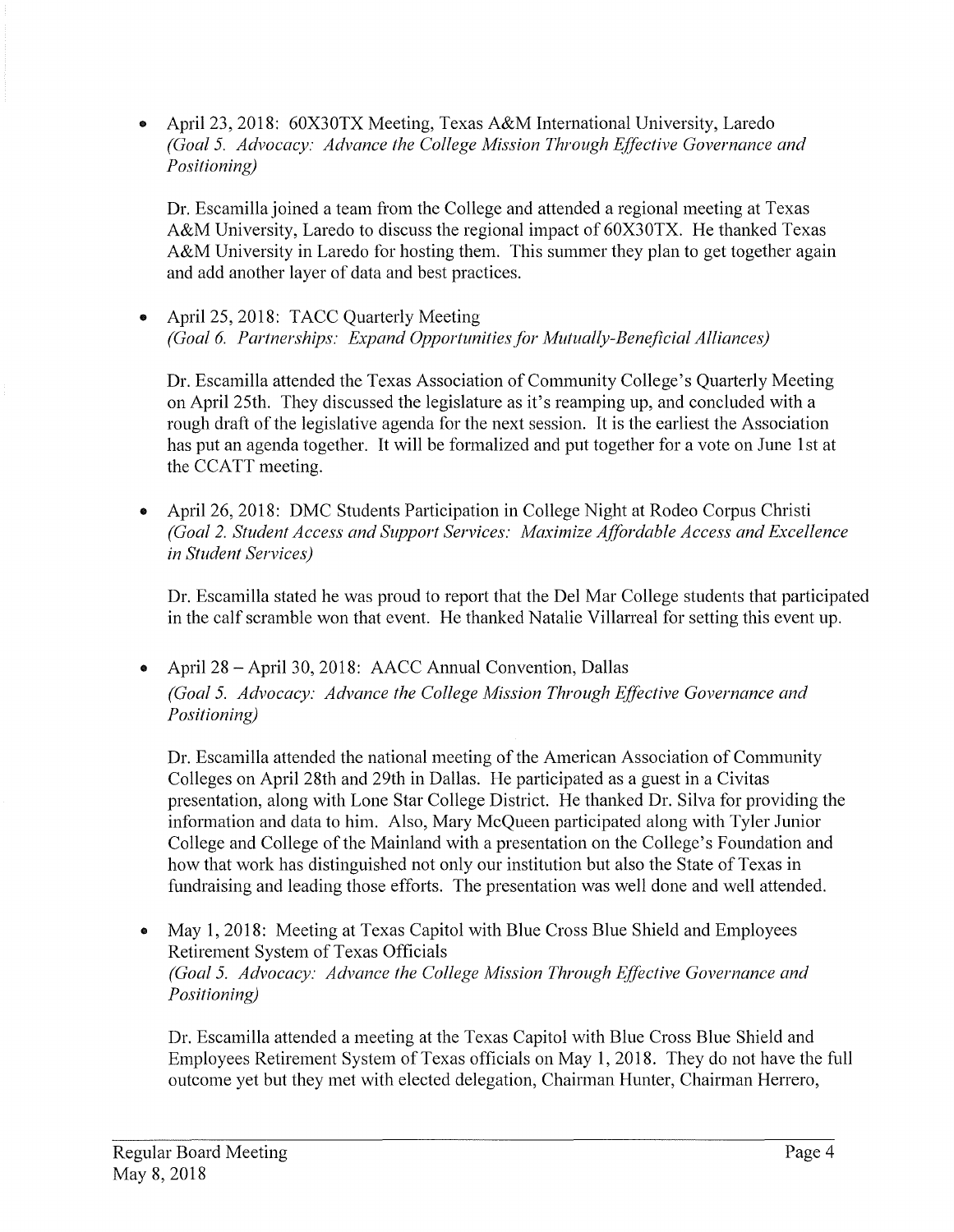Senator Hinojosa and also had the support of Chairman Lozano who could not be present at the meeting. The three elected officials present led a meeting with CEO Dr. Dan McCoy, President of Blue Cross Blue Shield Texas to discuss insurance. Porter Wilson, the ERS Executive Director and staff members were also present. It was a very productive meeting and they left assured that they would provide more access to local physicians, both primary care and specialists. They are making great headway and believe they will be hearing something very soon. He thanked Tammy McDonald, Natalie Villarreal and the team that has been working intently on this. He is very appreciative of Chairman Hunter, Chairman Herrero and Senator Hinojosa for their efforts.

#### PENDING BUSINESS:

Status Report on Requested Information *(Goal 5. Advocacy: Advance the College Mission Through Effective Governance and Positioning)* 

#### CONSENT AGENDA

#### Notice to the Public

*The following items are of a routine or administrative nature. The Board of Regents has been*  furnished with background and support material on each item, and/or it has been discussed at a *previous meeting. All items will be acted upon by one vote without being discussed separately unless requested by a Board member or a citizen, in which event the item(s) "Will immediately be withdrawn/or individual consideration in their normal sequence after the items not requiring separate discussion have been acted upon. The remaining items will be adopted by one vote.* 

#### CONSENT MOTIONS:

(At this point the Board will vote on all motions not removed for individual consideration.)

#### ITEMS FOR DISCUSSION AND POSSIBLE ACTION:

- 1. Approval of Minutes: Regular Board Meeting, March 6, 2018 *(Goal 5. Advocacy: Advance the College Mission Through Effective Governance and Positioning)*
- 2. Acceptance of Investments for April 2018 *(Goal* 7. *Resources: Ensure Strong Financial and Operational Capacity)*
- 3. Acceptance of Financial Statement for March 2018 *(Goal* 7. *Resources: Ensure Strong Financial and Operational Capacity)*

Public comments for consent agenda items

Mr. Rivas made a motion to approve the consent agenda items. Ms. Estrada seconded the motion. There was no further discussion from the Board. There were no public comments. A voice vote was taken and the motion carried unanimously, 8-0, with Regents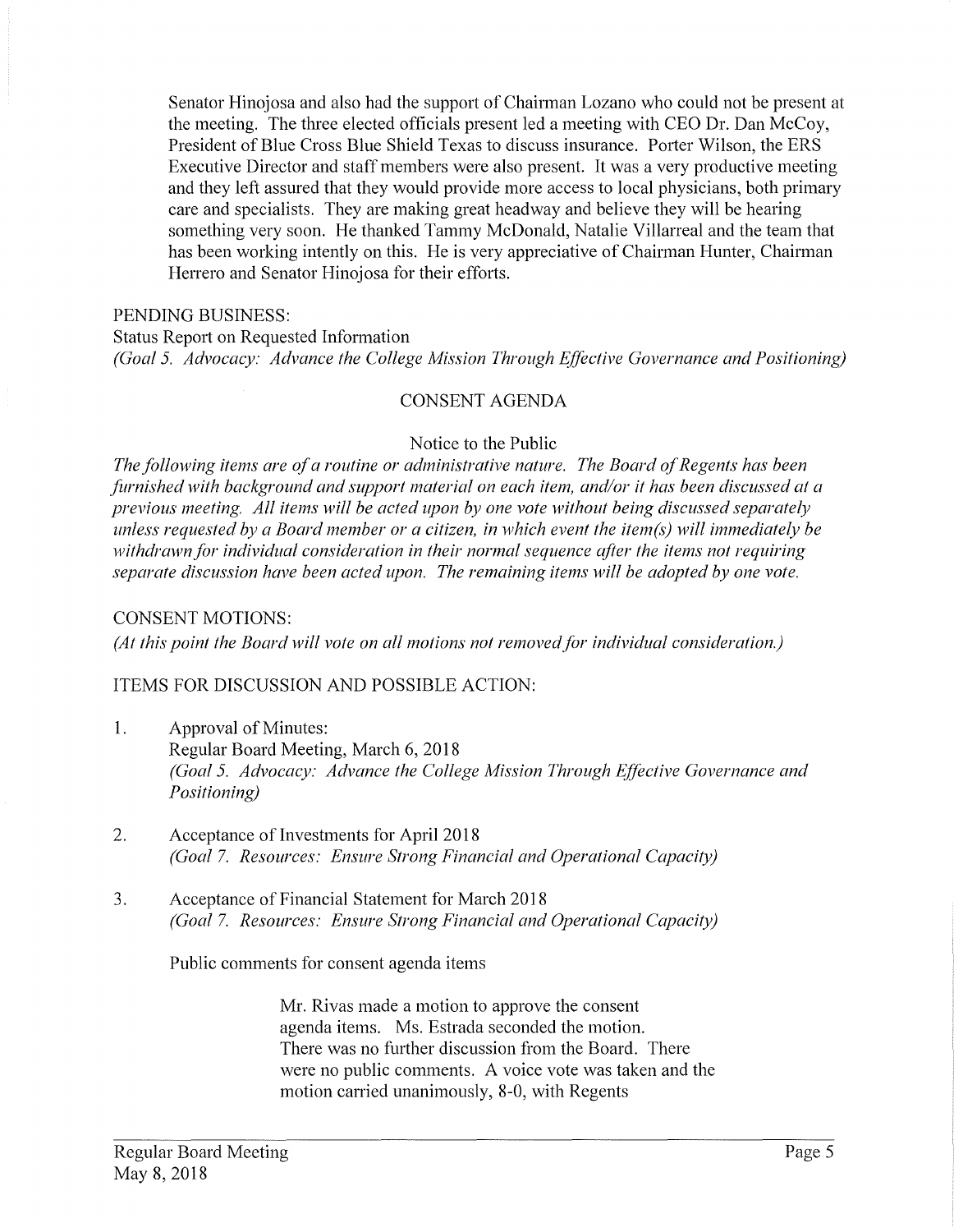McCampbell, Adame, Bennett, Estrada, Hutchinson, Messbarger, Rivas, and Scott in favor.

### REGULAR AGENDA

4. Discussion and possible action relating to recommendation of Professor Emeritus status for Mr. David Irving ............................................................ Dr. Mark Escamilla *(Goal 3. Professional Initiatives: Provide Innovative, Relevant, and Meaningful Opportunitie;,)* 

Dr. Lewis read the following resolution conferring professor emeritus status to Mr. David Irving:

# **RESOLUTION**

In Recognition and Profound Appreciation for Distinguished Service by

# David Irving

WHEREAS, Mr. David Irving, Professor of Music, served as an exemplary educator among his peers at the College for over 40 years. During his tenure at the College, Mr. Irving provided distinguished contributions with his artistic and scholarly work for the Music Department. He is commended for his commitment to our students, his colleagues, the College, the community and surrounding area, and, most notably, to the music field.

WHEREAS, Mr. Irving dedicated countless hours as the faculty sponsor for the College chapters for the Phi Mu Alpha Music Fraternity and the Phi Sigma Music Sorority. He provided leadership to these students through many community service projects and fundraising events and mentored them along their educational paths and growth as musicians. Phi Mu Alpha named an award after Mr. Irving and chose him as its first recipient of the David Irving Faculty Advisor Award in 2017.

WHEREAS, Mr. Irving provided his experience and expertise to several professional organizations such as the Texas Music Educators Association, the Texas Bandmasters Association, the Texas Jazz Festival Society, and local YMCA fundraising campaigns. He founded the annual Jazz Band Guest Artist Concert by inviting internationally recognized jazz musicians to perform at the College. Furthermore, he hosted the South Texas Band Director Hall of Fame and since 1958 he served the Corpus Christi Municipal Band as a musician, conductor, and now, manager, fundraiser, and master of ceremonies.

Mr. Irving spoke of his fond memories of his career at Del Mar College and his gratitude for the students, faculty, and administration. He introduced his wife, Jean Irving.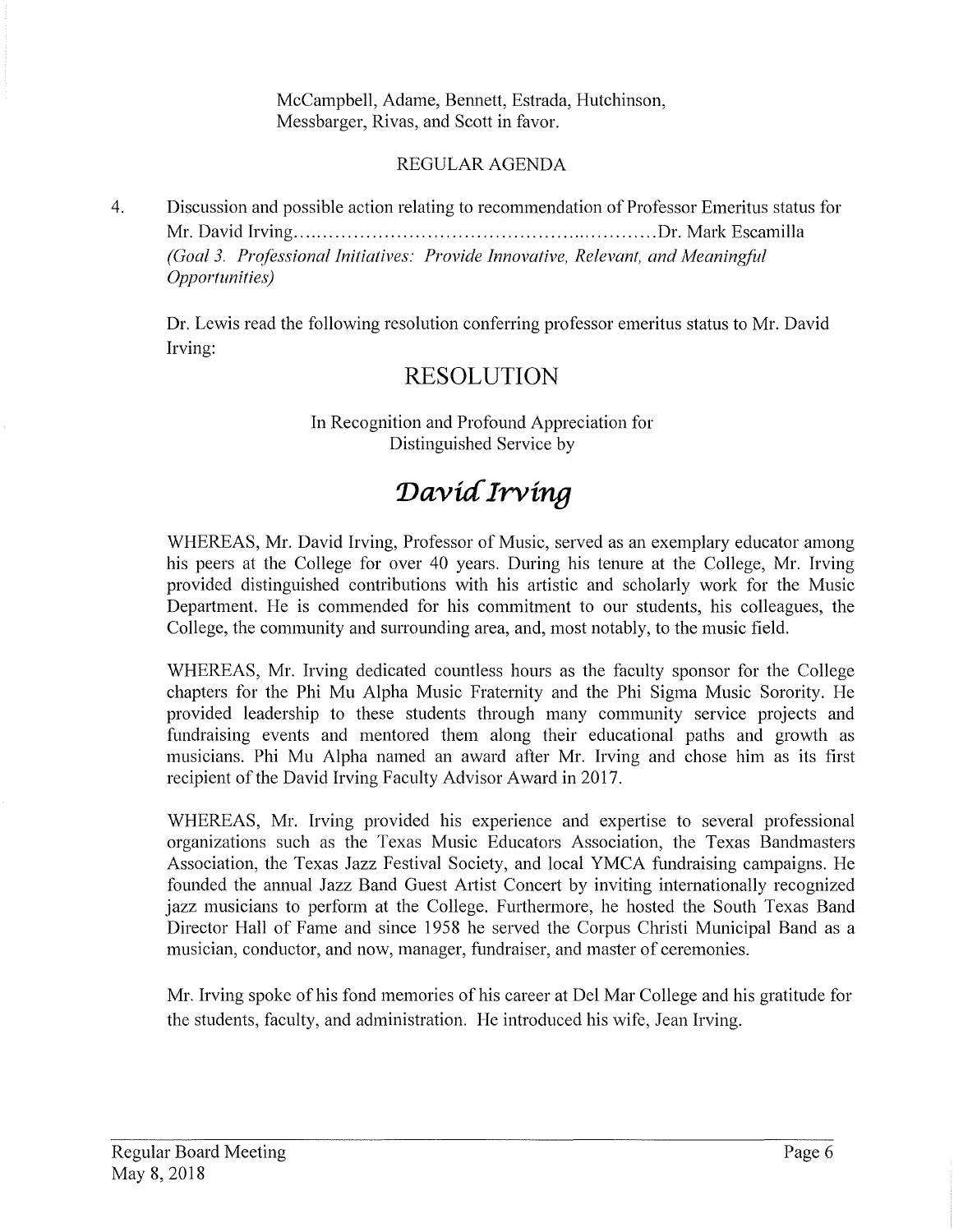Mr. McCampbell thanked Mr. Irving for all that he has done in being a living legend among the music community in Corpus Christi.

Ms. Scott made a motion to accept and adopt the proposed Resolution. Ms. Messbarger seconded the motion. Dr. Cynthia Bridges thanked the Board and said she didn't know another person that was more deserving through their service and informed teaching. Dr. Escamilla stated that it had been an honor the past nine plus years working with him and thanked him for training many of his friends that came through Del Mar College and what Mr. Irving has done for the College will never be forgotten. There were no additional public comments. Regents Estrada, Messbarger, Adame, and Rivas thanked Mr. Irving for his service. There was no further discussion from the Board. A roll-call vote was taken and the motion carried unanimously, 8-0, with Regents Adame, Bennett, Estrada, Hutchinson, Mccampbell, Messbarger, Rivas, and Scott in favor.

5. Discussion and possible action regarding Internal Audit Report, Follow-Up Reports, and Internal Audit Status ....................................................... Ms. Tammy McDonald *(Goal* 7. *Resources: Ensure Strong Financial and Operational Capacity)* 

Ms. McDonald introduced Alyssa Martin and Daniel Graves with Weaver, the College's internal audit group. They will present an initial audit report for Accounts Payable, and follow-up reports for Registrar, Admissions  $\&$  Registrar, Financial Aid, and Human Resources, and they will also go over the College's internal audit status.

Ms. Martin discussed the Audit Plan that was approved for fiscal year 2018 which included information on 2018 Planned Internal Audits with the recommendation of deferring Grant Management and Information Security Audits to FY 2019, 2018 Internal Audit Follow-Ups, and 2018 Annual Requirements.

Ms. Martin and Mr. Graves provided information from the four internal audits that Weaver performed, discussing summary of results, recommendations, and management's response per finding. The four audits are listed below:

- o Accounts Payable & Disbursement Processes Initial Audit: Overall satisfactory and four objectives received satisfactory rating as well;
- o Admissions & Registrar Follow-Up Audit: Initial audit was performed in 2016, evaluated the corrective actions of 15 open internal audit findings from the 25 overall findings identified in 2016. Seven findings have been remediated, two have partial remediation, four have not made enough progress to indicate that they were partially closed, and two have some progress but timing was off.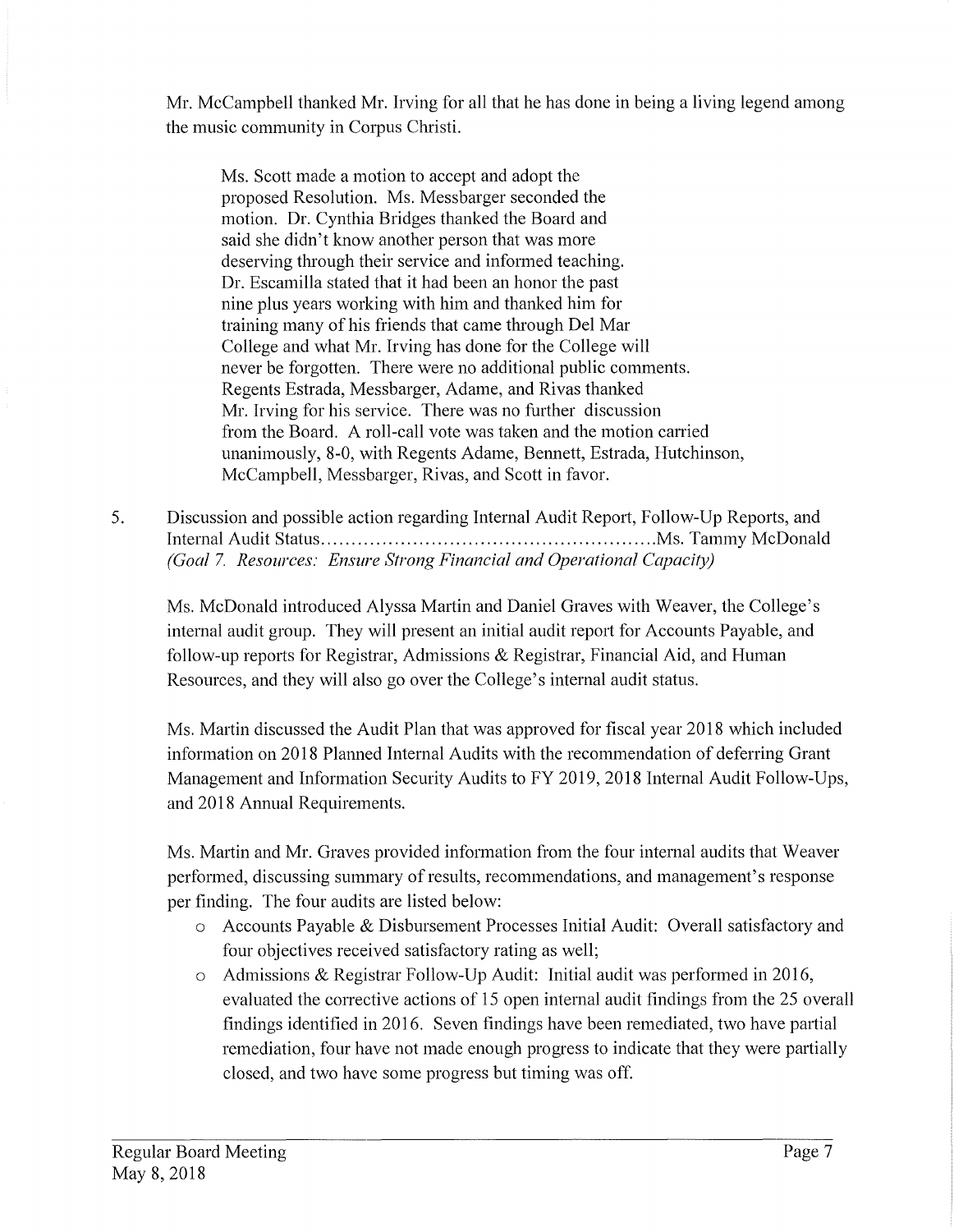- o Financial Aid Follow-Up Audit: Initial audit was performed in 2016; there were six findings from the initial report in 2016, four had been remediated and procedures were performed on two, and one of these was completely remediated by College management and the other finding was related to Title IV funds and was partially remediated.
- o Human Resources Follow-Up Audit: Initial audit was performed in 2017; there were nine findings, four were remediated, three were partially remediated and the additional two could not be tested during the follow-up period because there were no instances of the transaction occurring during the follow-up period.

Dr. Escamilla, Ms. McDonald, Ms. Martin and Mr. Graves responded to questions from the Board throughout their presentation.

Ms. Estrada made a motion to accept the audit reports. Mr. Rivas seconded the motion. There was no further discussion from the Board. A voice vote was taken and the motion carried unanimously, 8-0, with Regents Adame, Bennett, Estrada, Hutchinson, Mccampbell, Messbarger, Rivas, and Scott in favor.

6. Discussion and possible action related to the designation of a Contractor for the HVAC Testing, Adjusting, and Balancing Services in response to RFP 2018-04 and authorizing the administration to proceed with awarding contract ..................... Mr. August Alfonso *(Goal* 7. *Resources: Ensure Strong F;nancial and Operational Capacity)* 

Mr. Alfonso reported that on April 2, 2018 the College issued RFP 2018-04 for the HVAC Testing, Adjusting, and Balancing Services for the following 2014 Bond construction projects: Emerging Technology Expansion; Workforce Development Center; and General Academic/Music Phase II. The following firms submitted qualification statements and cost proposals for consideration: Campos Engineering, Inc. and PHI Service Agency.

The Evaluation Committee's recommendation for the contractor for the Testing, Adjusting, and Balancing Services is PSI Service Agency. The proposed contact amount is \$122,780.

Mr. Alfonso responded to questions from the Regents.

Ms. Scott made a motion to accept the recommendation of PSI Service Agency. Ms. Messbarger seconded the motion. There was no further discussion from the Board. A voice vote was taken and the motion carried unanimously, 8-0, with Regents Adame, Bennett, Estrada, Hutchinson, McCampbell, Messbarger, Rivas, and Scott in favor.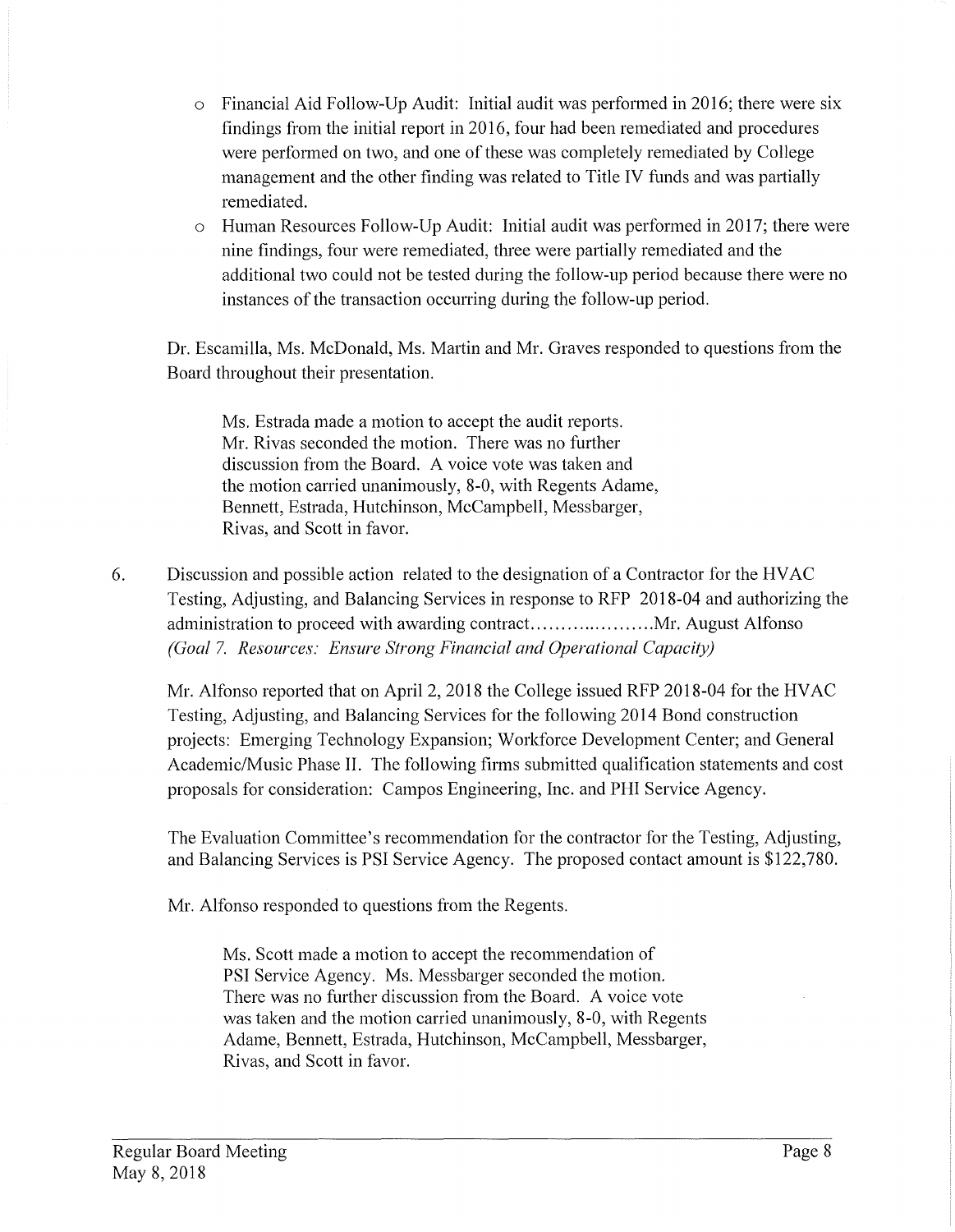7. Discussion and possible action related to revisions proposed to policy B2.1 Board of Regents ................................................................................ Dr. Beth Lewis *(Goal 5. Advocacy: Advance the College Mission Through Effective Governance and Positioning)* 

Dr. Lewis reported that the Southern Association of Colleges and Schools Commission on Colleges (SACSCOC) approved two new Principles of Accreditation in December 2017. The new principles are 4.2.f and 4.2.g which cover Board governance. Today's proposed revisions to Board Policy 2.1 are in accordance with the new standards.

Dr. Lewis stated that the Board has been doing annual self-evaluations and the new Principle of Accreditation 4.2.g requires that the College have a Board policy that states that the Board will do annual evaluations.

Dr. Escamilla and Dr. Lewis responded to questions from the Regents.

Ms. Scott made a motion to approve the proposed revisions. Ms. Messbarger seconded the motion. There was no further discussion from the Board. A roll-call vote was taken and the motion carried unanimously, 8-0, with Regents Adame, Bennett, Estrada, Hutchinson, Mccampbell, Messbarger, Rivas, and Scott in favor.

8. Discussion and possible action regarding District 4 Regent vacancy...............................

......... .. ..... ...... .. .... ... ... .. . .. ... ........ ... .. . .. .... .. .. .. ... .. .. .. .......... .. ... .. .......... Mr. Augustin Rivera, Jr.

*(Goal 5. Advocacy: Advance the College Nlission Through Effective Governance and Positioning)* 

Mr. McCampbell reminded everyone that since the last regularly scheduled meeting they received a resignation from Regent Guy Watts and there was a special meeting to accept his resignation. This agenda item is for Mr. Rivera to lead them through discussion of the process of filling that vacancy.

Mr. Rivera went over the material in the Board packet and explained the process of filling the vacancy for the District 4 Regent, including the six steps under the Board Bylaws and Texas law.

The Board discussed time frames for the application deadline and interview process/schedule.

Mr. Rivera responded to questions from the Regents.

Ms. Scott made a motion to proceed to appoint a replacement to fill the vacancy and the position of District 4 Regent and that they follow the following steps provided in their Bylaws and Texas law, including the announcement of the vacancy, and the request for